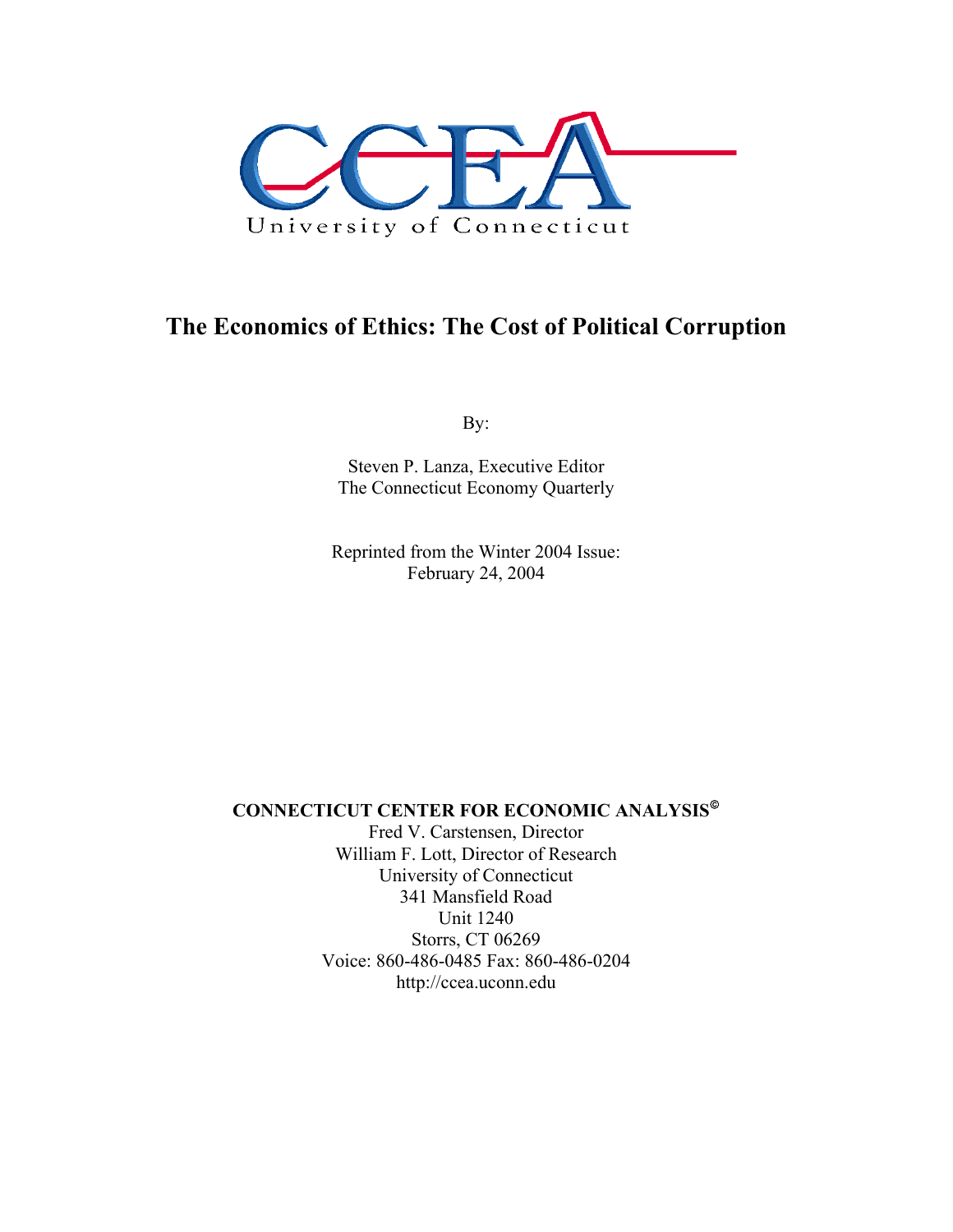*Adam Smith, a patriarch of economics and author of its bible, The Wealth of Nations, expressed what has become a credo of free market faith: the public interest is often best served by allowing individuals to pursue their own self interests. Lately it seems some Connecticut politicians have been following Smith's doctrine to a fault. But the consequences are unlikely to have advanced the common interests of Connecticut's citizens. Indeed, the evidence suggests that the moral failings of political leaders carry significant economic costs.* 

### Political Corruption

 Public officials are supposed to be trustees of the commonweal, not political buccaneers seeking their own private gain. But sometimes, in what economists call a "principal-agent problem," those trustees forsake that obligation and misuse the power delegated to them in ways that advance their personal interests rather than those of the public.

The problem isn't just limited to chief executives—mayors, governors and presidents accepting gifts or kickbacks. Legislators, too, can sell their votes to special interests in exchange for campaign contributions or other special favors. All such practices are morally reprehensible, often illegal, and they erode the public's faith in political institutions. But what are the economic consequences?

### Grease or Grime?

 Not everyone agrees that even a little graft is a bad thing. In the 1970s, political scientist Samuel P. Huntington wrote that "...in terms of economic growth, the only thing worse than a society with a rigid, over-centralized, *dishonest* bureaucracy is one with a rigid, over-centralized and *honest* bureaucracy." (See *Political Order in Changing Societies,* New Haven: Yale University Press, 1968: p. 69). In this view, political bribes and kickbacks can help cut through bureaucratic red tape and improve government efficiency. What's more, if the size of the bribe reflects the value of the "favor" to the briber, government's attention will naturally turn first toward those projects with the greatest net benefits. Those net benefits, of course, may accrue to a select few rather than the general public.

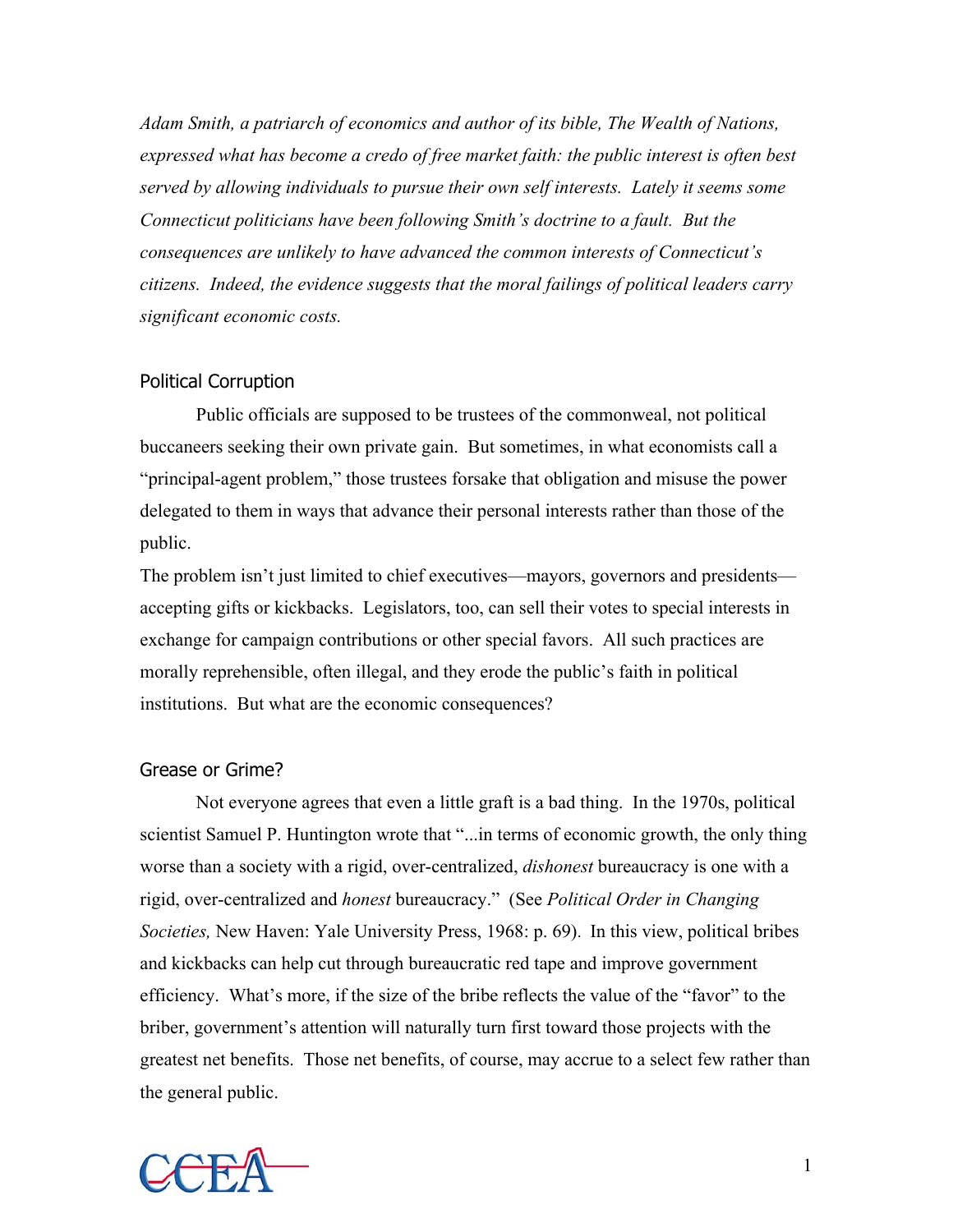But the costs of corruption can be significant. First, political corruption increases the cost of doing business by at least the amount of the bribe paid to secure favorable treatment. Institutionalized bribery also introduces a new set of transaction costs—the costs of negotiating, monitoring and enforcing illicit agreements and avoiding detection by those not a party to the agreement. And since corruption involves the arbitrary use of discretionary power, uncertainty—that great bogeyman of business confidence—rises, and the business environment becomes less secure.

 Second, political corruption undercuts free markets and hampers efficiency. Firms with political connections can be less cost-conscious since they are shielded from competition. Third, corruption distorts the allocation of resources toward projects that can generate (illicit) payoffs. Besides the undesirable efficiency consequences arising from this distortion, the effect is likely to aggravate social inequalities, because the poor and powerless suffer, by definition, a comparative disadvantage in securing special favors.

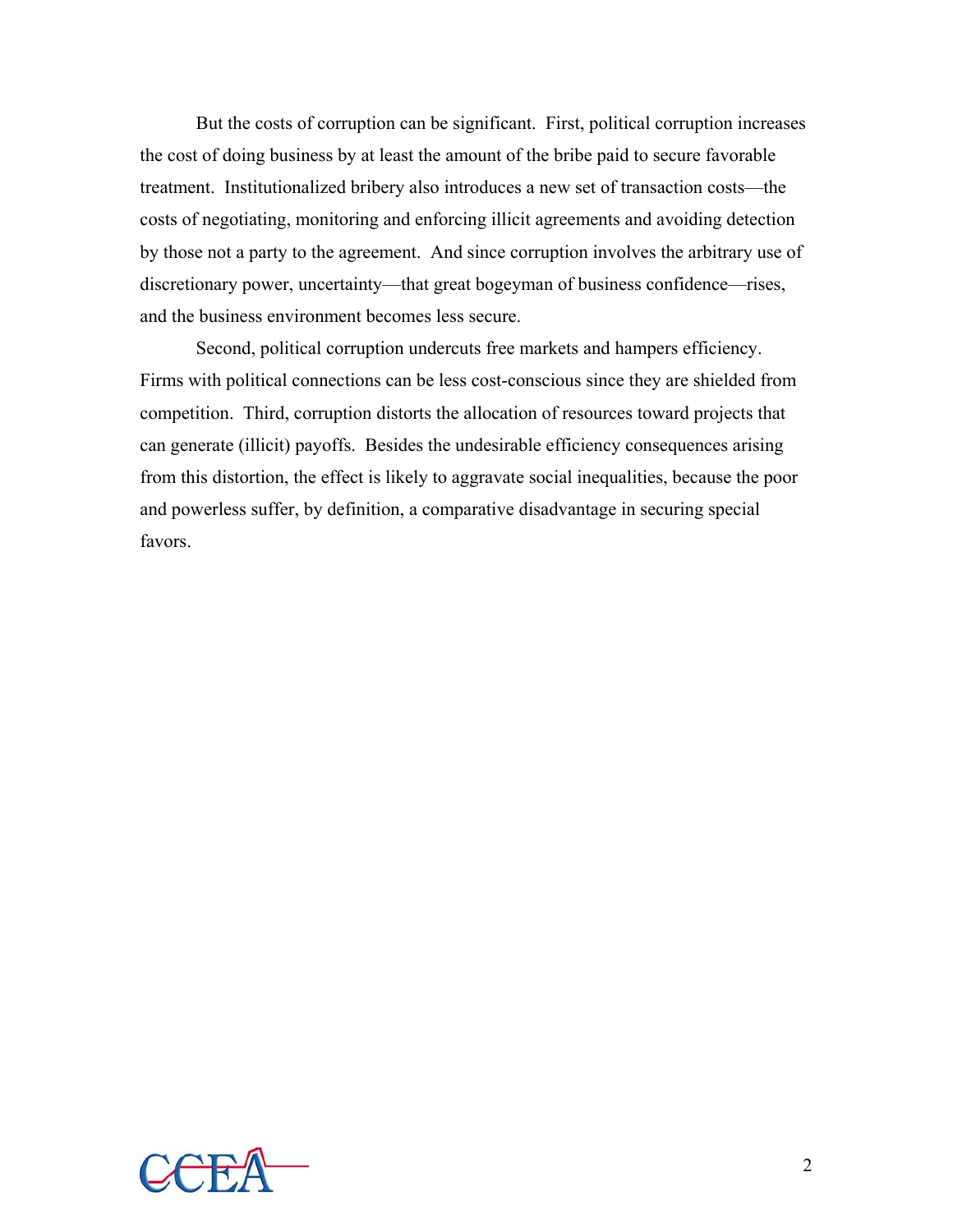

Source: The Connecticut Economy based on data from Thomas Schlesinger and Kenneth J. Meier, "The Targeting of Political Corruption in the United States," in Arnold Heidenheimer and Michael Johnston, *Political Corruption*, 3rd ed. (New Brunswick, NJ: Transaction Publishers), 2002, pp.627-644.

### Quantifying the Evidence

 If an economic case can be made both for and against political graft, the relative efficiency of corruption ultimately becomes an empirical issue. Which economies demonstrate the best economic performance, those with a track record of clean government or those with a history of dirty political dealings?

 While there is no single all-purpose measure of economic performance, when it comes to gauging the health of a local or regional economy job growth is often a popular

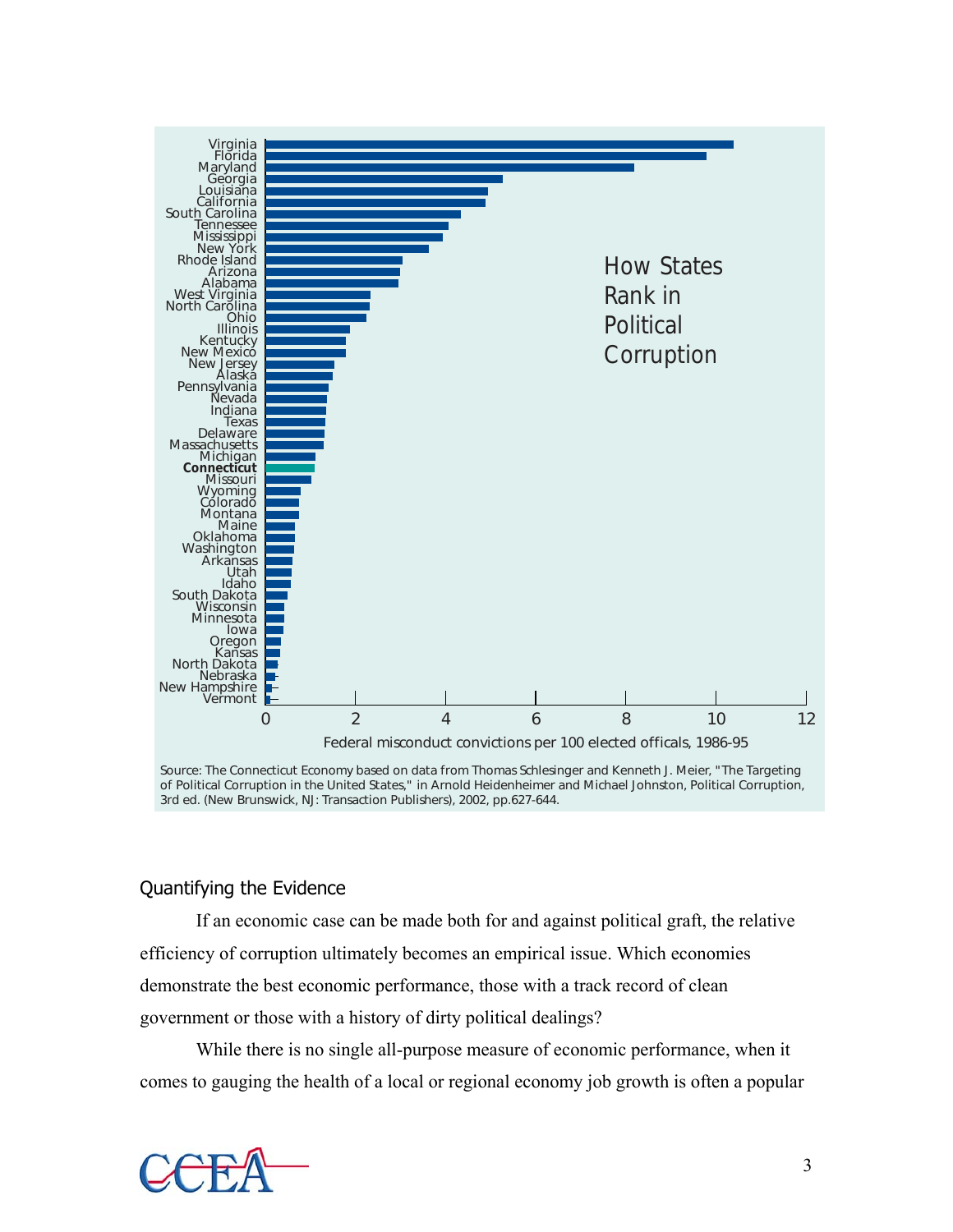choice. Maximizing an economy's ability to generate new jobs is certainly high on the political agenda since voters seem more likely to re-elect officeholders who oversee net job creation.

 Quantifying political corruption is, however, difficult partly because the perpetrators work so hard to evade detection. But Thomas Schlesinger and Kenneth Meier have argued that the number of federal convictions of public officials for crimes involving corruption is a good proxy for the level of political corruption across states. The accompanying bar graph presents Schlesinger and Meier's state-by-state conviction data for the period 1986 – 1996, for 49 states (omitting Hawaii). The average across states was 2.12 convictions per 100 elected officials over the period. Connecticut posted a comparatively clean record of just 1.08 convictions.

 Among the advantages these analysts claim for this measure is that it passes the smell test: Vermont, Minnesota, and Wisconsin place relatively low on the list while Maryland, Louisiana and Rhode Island rank relatively high. Plus, the measure appears to be statistically unrelated to the number of federal prosecutors and judges or the length of court backlogs. So high conviction rates are more likely to reflect corrupt activity than prosecutorial zeal.

 If corruption was the only determinant of economic performance, we could compare the two and see how variations in the number of convictions affected the change in jobs. But there are many other possible influences on job growth, such as taxes, wages, education, GSP per capita and population change. So to determine the effect of corruption on performance, we must control for the influence of these other factors, something that multivariate regression allows us to do.

### Crime Doesn't Pay

 The accompanying table shows the results of a regression of job changes on corruption and these other possible causal factors. As expected, there is an inverse and statistically significant relationship between corruption and jobs. For each additional conviction per 100 elected officials, job growth declines by 1.1 percentage points (the 49 state average was a 22% increase in jobs over the 1986-95 period). A \$100 increase in per-capita state taxes cuts job growth by 0.5 percentage points. And by expanding the

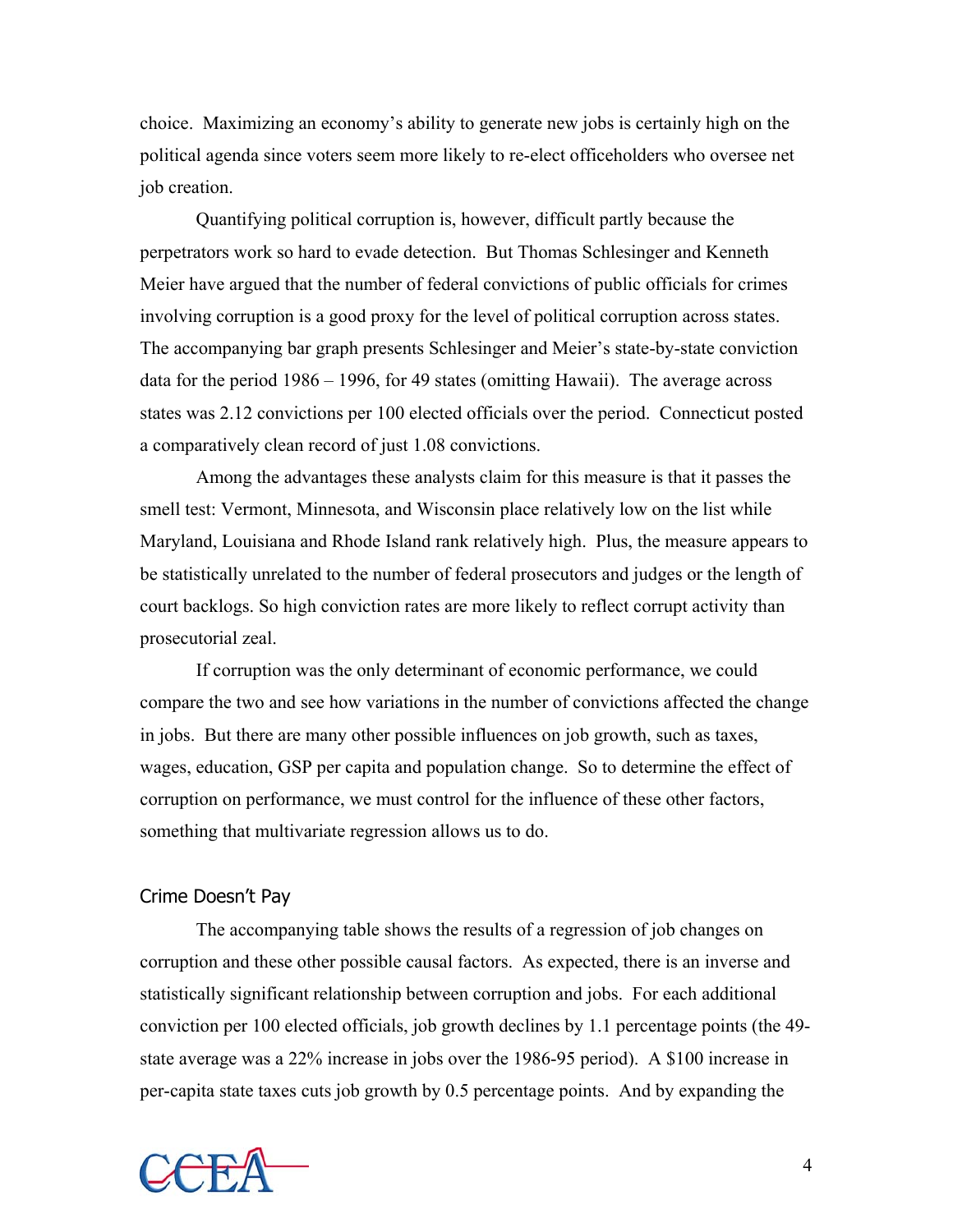pool of potential workers, a one-percentage point increase in population produces a 0.8 point increase in the number of new jobs.

 The remaining variables—wages, education, and per-capita GSP—had some surprising effects on job growth. Higher wages are not associated with a significant decrease in jobs and increases in educational attainment are not linked to a significant increase in jobs. Higher GSP per worker, which would seem to produce a stronger market for goods and services, turns out to be associated with reduced job growth, perhaps because high income areas often have higher rents and tighter regulations on business.

 Since each of these explanatory variables is measured in different units, it could be difficult to determine which has the strongest influence on changes in job growth. But a simple statistical technique allows us to express each variable in a common unit so that the resulting standardized coefficients, shown in the table, measure the relative magnitude of the effects from each. These standardized coefficients suggest that population growth is as strong a positive influence on jobs as is the total negative influence from taxes, GSP and corruption combined. That's not to say corruption is a trifling matter. Among the negative factors in job growth, the effect of corruption was 30% greater than that of taxes, implying that honest government may be even more important than a favorable tax environment in sustaining strong economic performance.

#### Airing the Linen

 To his credit, Adam Smith was not a slavish disciple of his own teachings. In an often overlooked volume, *The Theory of the Moral Sentiments*, Smith maintained that a peaceable and productive life in civil society isn't possible without moral constraints that place socially appropriate limits on individual action. Smith realized that the law, too, constrains our actions in ways that help to make markets and other social institutions work.

 The question for Connecticut now is how to best improve the ethical and legal environment and avoid a repeat of recent scandals. The suggestions include tougher restrictions on, and penalties for, giving gifts to elected officials, and extending the statute of limitations on criminal violations. Here's another possibility.